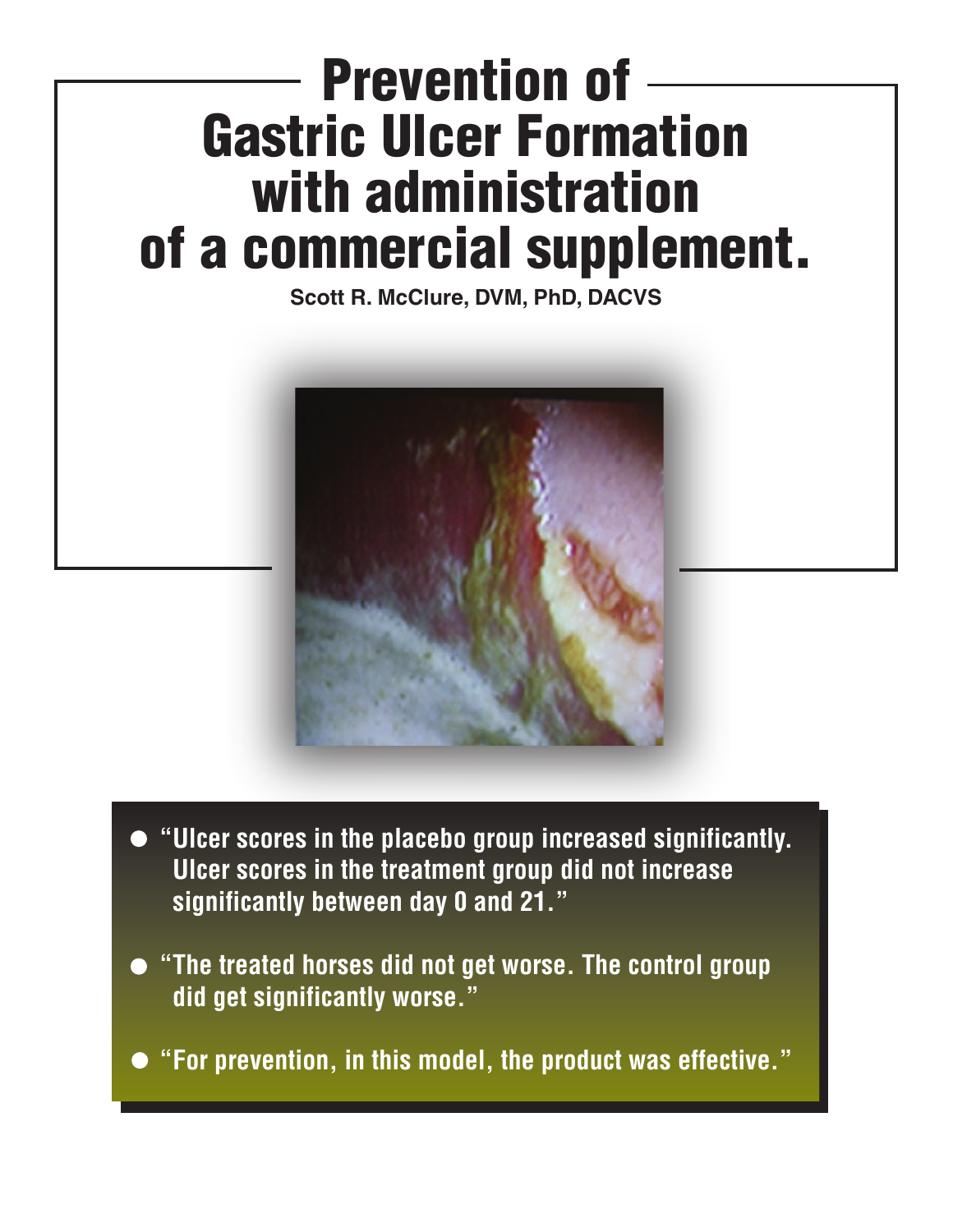The objective of the study was to determine the value of Gastrix for the prevention of formation of gastric ulcers in Thoroughbred horses in moderate exercise over a 21 day period.

## **Materials and Methods**

Twenty Thoroughbred horses at a private training facility in Iowa that were to be subjected to breaking and routine training activities were enrolled. Horses were housed in the same individual stalls or paddocks throughout the study period. Rations were typical for horses on the farm, each horse received approximately 9 pounds of a 12% protein sweet feed and 20 pounds of a grass/alfalfa hay a day. Water was provided in buckets ad libitum. Horses treated with an anti-ulcer product within 2 weeks of the start of the trial or with any disease or injury or that were fractious or otherwise unsuitable were excluded.

Gastroscopy was performed on each horse on Day 0 in order to select horses without ulcers (i.e. score 0) and conducted again on all horses on Day 21 at the conclusion of the trial. Horses were sedated with 7 mg of detomidine and 5 mg butorphanol and lightly restrained in stocks with a twitch for the endoscopic examinations. Horses were fasted for a minimum of 8 hours and water was removed at least 2 hours prior to endoscopy. The entire squamous mucosa and the majority of the glandular portions of the stomach were visualized in all horses. Gastric lesion severity was scored as follows:  $0 =$  intact mucosal epithelium (can have reddening and/or hyperkeratosis),  $1 =$  small single lesion or small multifocal lesions,  $2 =$  large single lesion or large multifocal lesions, 3 = extensive (often coalescing) lesions with areas of apparent deep ulceration. Reddening and hyperkeratosis were recorded as present or absent. The endoscopist was blinded as to group assignment.

Twenty horses found to be ulcer free were enrolled. All horses that met criteria were weighed, a fecal sample obtained for elisa test for hemoglobin and albumin within the feces (SUCCEED), and blood obtained for a complete blood count (WBC, RBC, Hemoglobin, Hematocrit, MCV, MCH, MCHC, Platelets, Neutrophils, Band Neutrophils, Lymphocytes, Monocytes, Eosinophils, Basophils, RDW, Nucleated RBC, Fibrinogen,) and serum chemistry analysis (Sodium, Potassium, Chloride, Bicarbonate, Calcium, Phosphorus, Magnesium, BUN, Creatinine, Glucose, Total Protein, Albumin, AST, Creatine Kinase, Alkaline Phosphatase, GGT, Total Bilirubin and Anion Gap). The same data was obtained from each horse again on day 21.

These horses were allocated into treatment and placebo groups based on stall/paddock location within the facility, age, weight and sex, respectively by a person that was not responsible for any observations or treatment administration. The treatment was given (2 oz orally) twice a day to ten horses and a placebo solution consisting of 99% water with FD&C green food coloring, xanthan gum, potassium sorbate, citric acid and a food grade artificial apple flavoring was administered in an equal volume at the same time. The treatment and placebo were in plain white 1 gallon containers marked only by a letter. The code identifying which were treatment and were placebo remained with personnel not performing observations until the completion of the study.

Treatments were administered prior to the morning and evening feeding. Treatment lost during administration and palatability was noted by the person who administered the treatment, who remained blinded. Palatability was subjectively evaluated. Horses were observed twice daily and any clinical signs of illness recorded. No additional medications were administered.